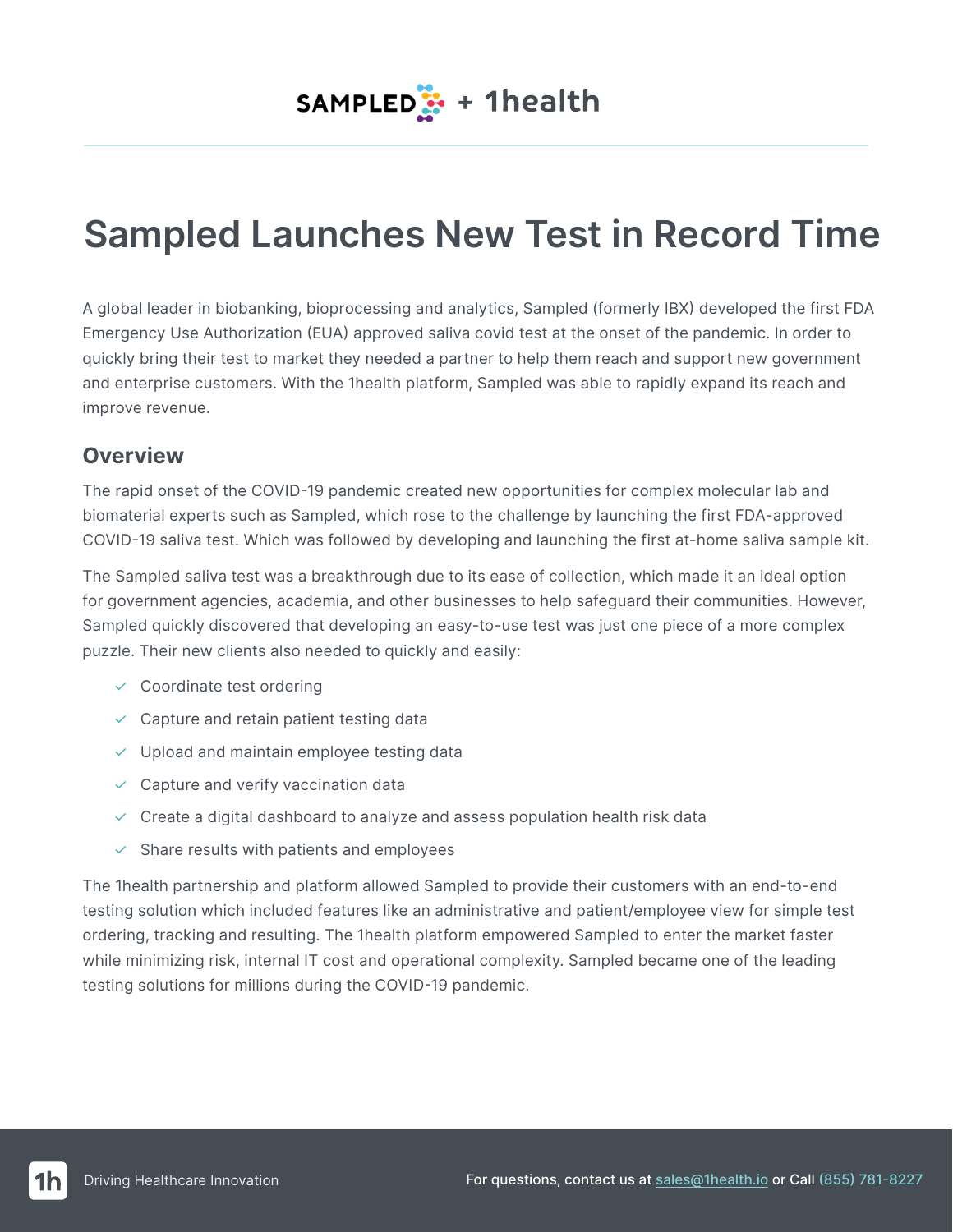## **SAMPLED**: + 1health

*"We partnered with 1health in March of 2020 to launch the first FDA EUA at-home saliva covid test to multiple market segments (clinical, consumer and corporate). The 1health platform launched our test in less than 60 days allowing our team to focus on scaling our lab and responding to the urgent need to support public health. Working with 1health enabled us to provide our solutions to end users without having to build out a large internal team in IT, support, and operations to onboard and handle all of these customers."*

**- Robin Grimwood, CEO, Sampled**

#### **Approach**

The 1health platform allows any lab partner to define new tests within the portal which makes it easy to order, manage, result and support the entire process within the 1health system. The Sampled saliva covid test was put on the 1health platform within 4 weeks and provided the lab and its clients with a(n):y:

- $\vee$  Coordinate test ordering
- $\vee$  Easy ordering interface for enterprises, consumers and clinicians
- $\times$  Kit shipment and logistics support
- $\times$  Kit tracking and registration
- $\times$  At-home testing support
- $\vee$  POC workflow support
- $\vee$  Government reporting and population level aggregation of data
- $\vee$  Patient friendly reporting and dashboarding
- $\vee$  Clinical dashboard with patient driven consent for information access
- $\vee$  No LIM integration to external EHR's, connectivity managed by 1health platform